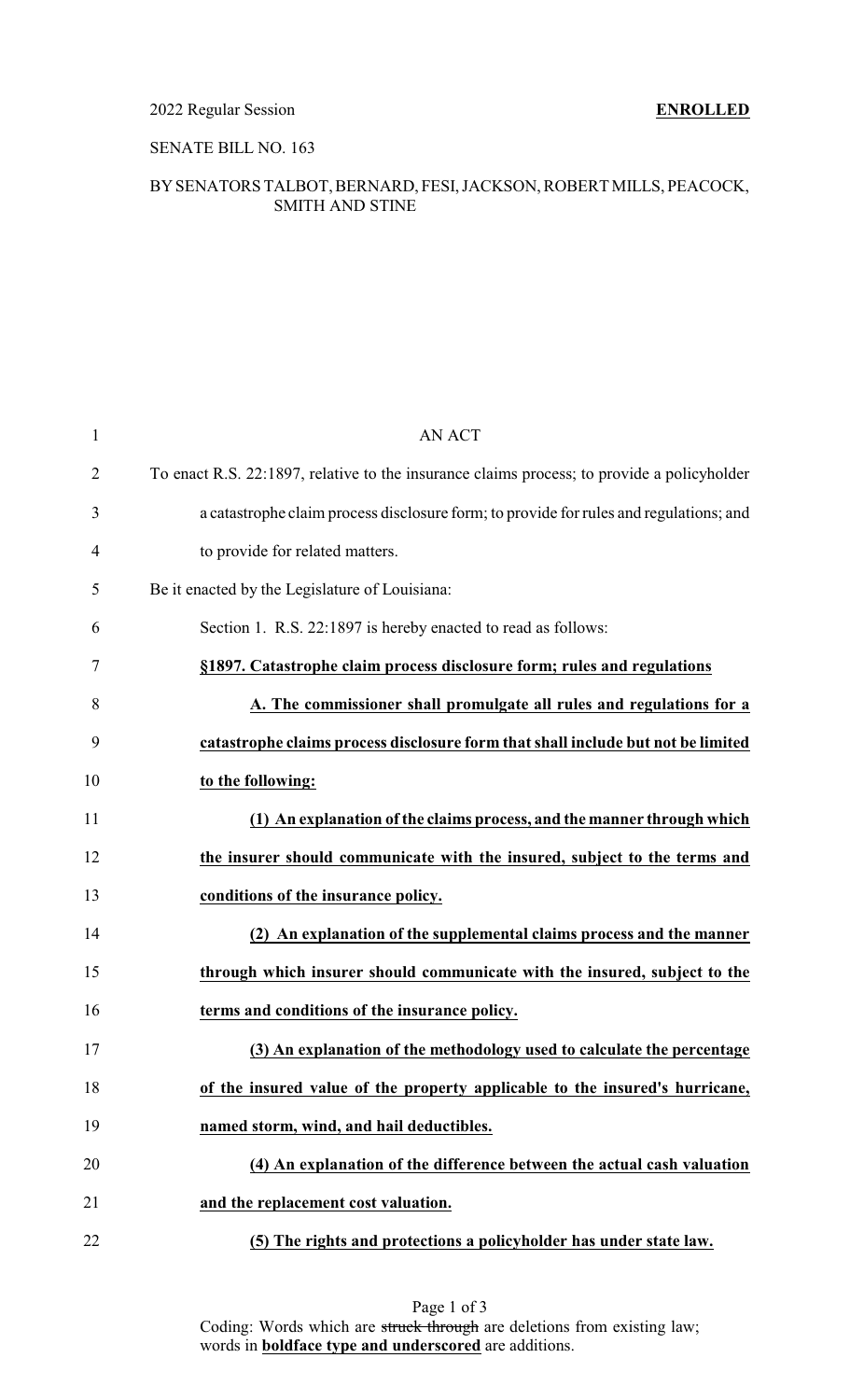| $\mathbf{1}$   | (6) An explanation of the duties a policyholder has in order to settle an            |
|----------------|--------------------------------------------------------------------------------------|
| $\overline{2}$ | insurance claim.                                                                     |
| 3              | (7) An explanation of the items necessary to properly document an                    |
| $\overline{4}$ | insurance claim.                                                                     |
| 5              | (8) An explanation of the procedure for filing a complaint with the                  |
| 6              | department if the policyholder is not satisfied with either the claim process or     |
| 7              | the claim settlement.                                                                |
| 8              | (9) A statement that informs the policyholder that if he files a claim for           |
| 9              | damage to a property subject to a mortgage, he may be required to notify the         |
| 10             | lender or mortgage servicer of the claim.                                            |
| 11             | (10) A statement that informs the policyholder that if he receives                   |
| 12             | proceeds from an insurance settlement for damage to a property subject to a          |
| 13             | mortgage, the policyholder may be required to contact the lender or mortgage         |
| 14             | servicer, as the lender or mortgage servicer may be a named payee whose              |
| 15             | endorsement may be required prior to depositing the insurance proceeds.              |
| 16             | (11) An explanation of the procedure for filing a complaint with the                 |
| 17             | Office of Financial Institutions if there is any dissatisfaction with how the lender |
| 18             | or mortgage servicer handled the disbursement of the insurance proceeds.             |
| 19             | (12) The process for utilizing the Hurricane Mediation Program if there              |
| 20             | is a disputed residential property insurance claim for property damage.              |
| 21             | B.(1) If the governor declares a state of emergency pursuant to R.S.                 |
| 22             | 29:724, an insurer settling a property insurance claim that arises out of the state  |
| 23             | of emergency shall send to a policyholder filing a property insurance claim, the     |
| 24             | catastrophe claim process disclosure form promulgated by the commissioner            |
| 25             | pursuant to Subsection A of this Section.                                            |
| 26             | (2) The insurer shall send the catastrophe claim process disclosure form             |
| 27             | to the policyholder no later than the date of the initial investigation of the claim |
| 28             | by an adjuster. The disclosure form may be sent by United States mail,               |
| 29             | electronic delivery, or hand delivery.                                               |
| 30             | C. Nothing in this Section shall be construed to provide a policyholder              |

Coding: Words which are struck through are deletions from existing law; words in **boldface type and underscored** are additions.